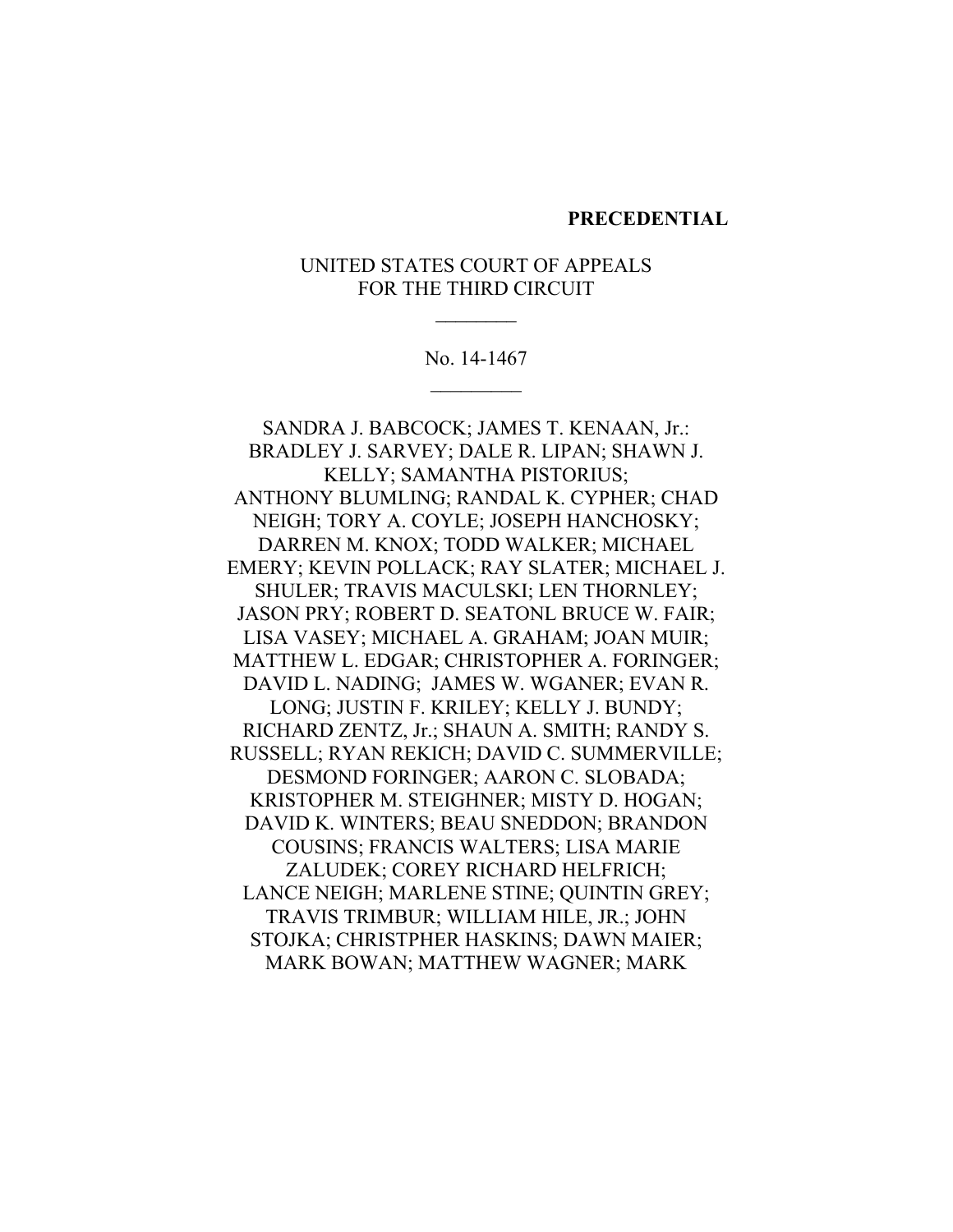GUTSHALL; PATRICK CARLSON; MICHAEL TEXTER; MICHAEL HASYCHAK; MICHAEL DORONDO; DAVID CHRISTIE; MARK BISHOP, CHRISTOPHER REEVES; MARK GROSSMAN; RYAN MCCANDLESS; SPENCER CROUSE; MARK ALLEN BODKIN; REBECCA RITZERT; ROGER FEDOKOVITZ; JEFFREY BAILEY; SCOTT LEWIS, Individually an on behalf of all those similarily situated, Appellants

v.

BUTLER COUNTY; JOHN DOES  $\mathcal{L}_\mathrm{max}$ 

On Appeal from the United States District Court for the Western District of Pennsylvania  $(D.C. No. 2-12-cv-00394)$ District Judge: Honorable Arthur J. Schwab

Argued: May 19, 2015 Before: FUENTES, GREENAWAY, JR., and SLOVITER, *Circuit'Judges.*

(Opinion Filed: November 24, 2015)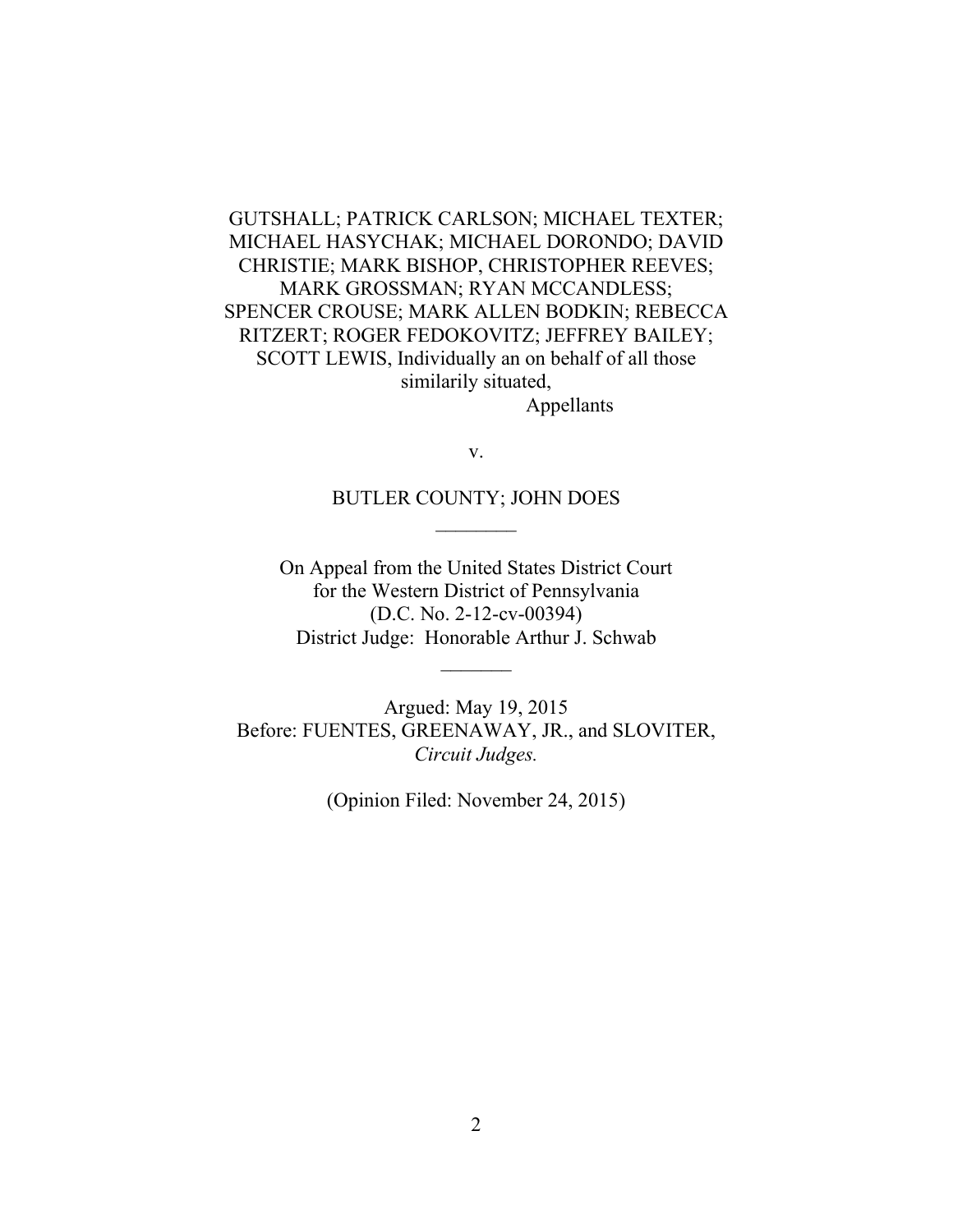Justin L. Swidler, Esq. [Argued] Swartz Swidler 1101 Kings Highway North Suite 402 Cherry Hill, NJ 08034 *Attorney'for'Appellant*

Marie M. Jones, Esq. [Argued] Michael R. Lettrich, Esq. Jones Passodelis 707 Grant Street Suite 3510, Gulf Tower Pittsburgh, PA 15219 *Attorney'for'Appellees*

#### OPINION OF THE COURT

 $\frac{1}{2}$ 

#### SLOVITER,!*Circuit'Judge*.

This putative class action was initiated by Sandra Babcock, a corrections officer at the Butler County Prison in Butler, Pennsylvania. Babcock claims that Butler County failed to properly compensate her and those similarly situated for overtime in violation of the Fair Labor Standards Act ("FLSA"), 29 U.S.C. §§ 201-209, *et seq.* The FLSA requires an employee who works "a workweek longer than forty hours" to be paid at least one and one-half times the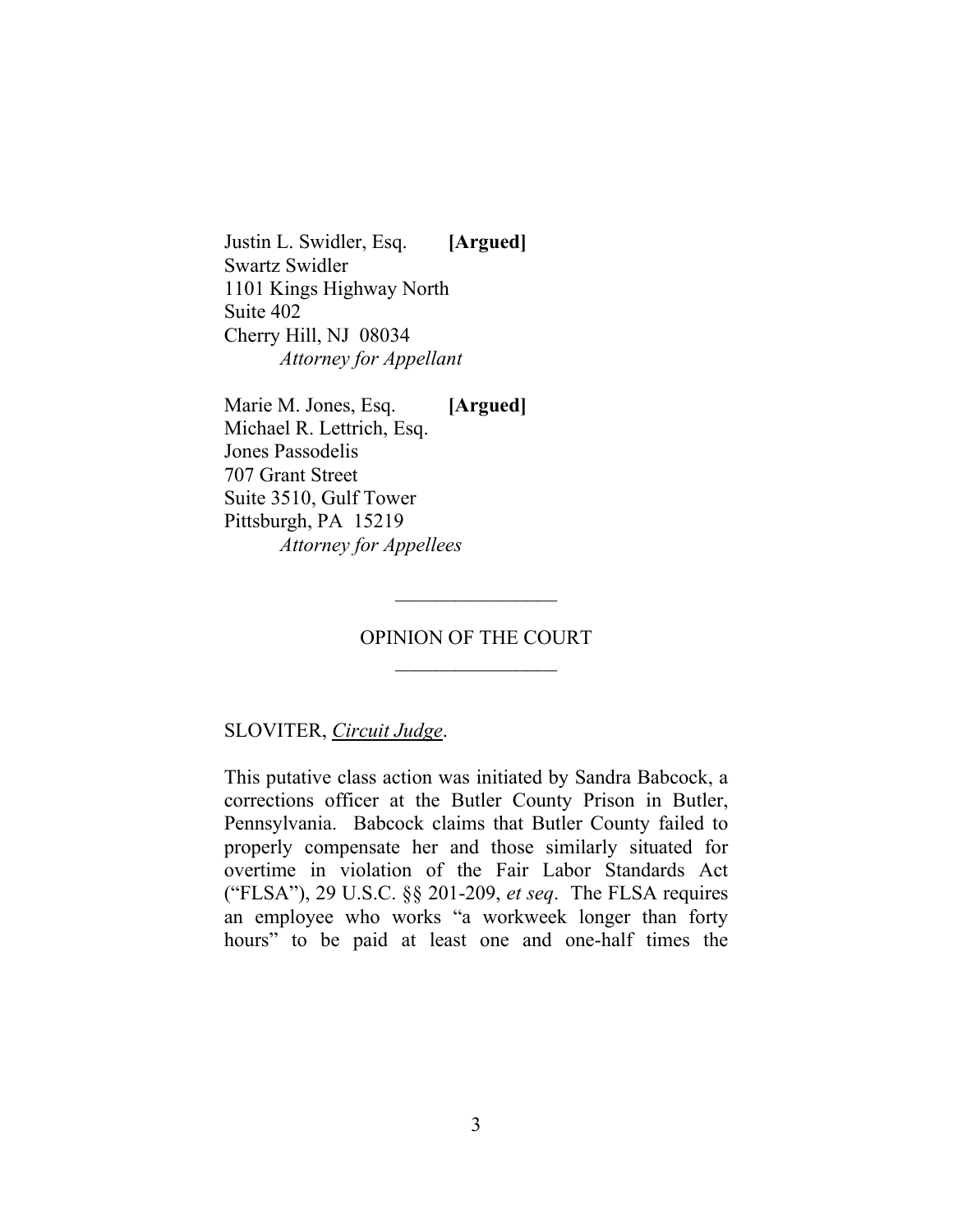employee's regular rate for the work performed over forty hours. 29 U.S.C.  $\S 207(a)(1)$ .

This appeal raises the issue of whether a portion of time for the Butler County Prison corrections officers' meal periods is compensable under the  $FLSA$ <sup>1</sup>. There is no provision of the FLSA that directly addresses this issue. Two tests have been suggested by other courts of appeal: one looks to whether the employee has been relieved from all duties during the mealtime; the other, more generally adopted, looks to the party to which the "predominant benefit" of the mealtime belongs. The District Court noted that this Circuit has not yet established a test to determine whether a meal period is compensable under the FLSA. For the reasons set forth below, this Court will adopt the predominant benefit test and affirm the District Court.

I.

Many of the relevant facts are not disputed. A collective bargaining agreement ("CBA") between Butler County and the employees who work at the Butler County Prison provides that corrections officers work eight and one-quarter hour shifts that include a one hour meal period, of which forty-five minutes are paid and fifteen minutes are unpaid.<sup>2</sup> It is the

 $\frac{1}{1}$  There is a special provision in the FLSA that covers employees engaged in fire protection or law enforcement activities, 29 U.S.C. § 207(k), but none of the parties to this case has suggested it has any applicability here.

<sup>&</sup>lt;sup>2</sup> Plaintiffs produced the CBA in this case and made it part of the record. Accordingly, the CBA was appropriately considered on the Rule  $12(b)(6)$  motion below, and is appropriately considered on this appeal. See *Pension Ben.*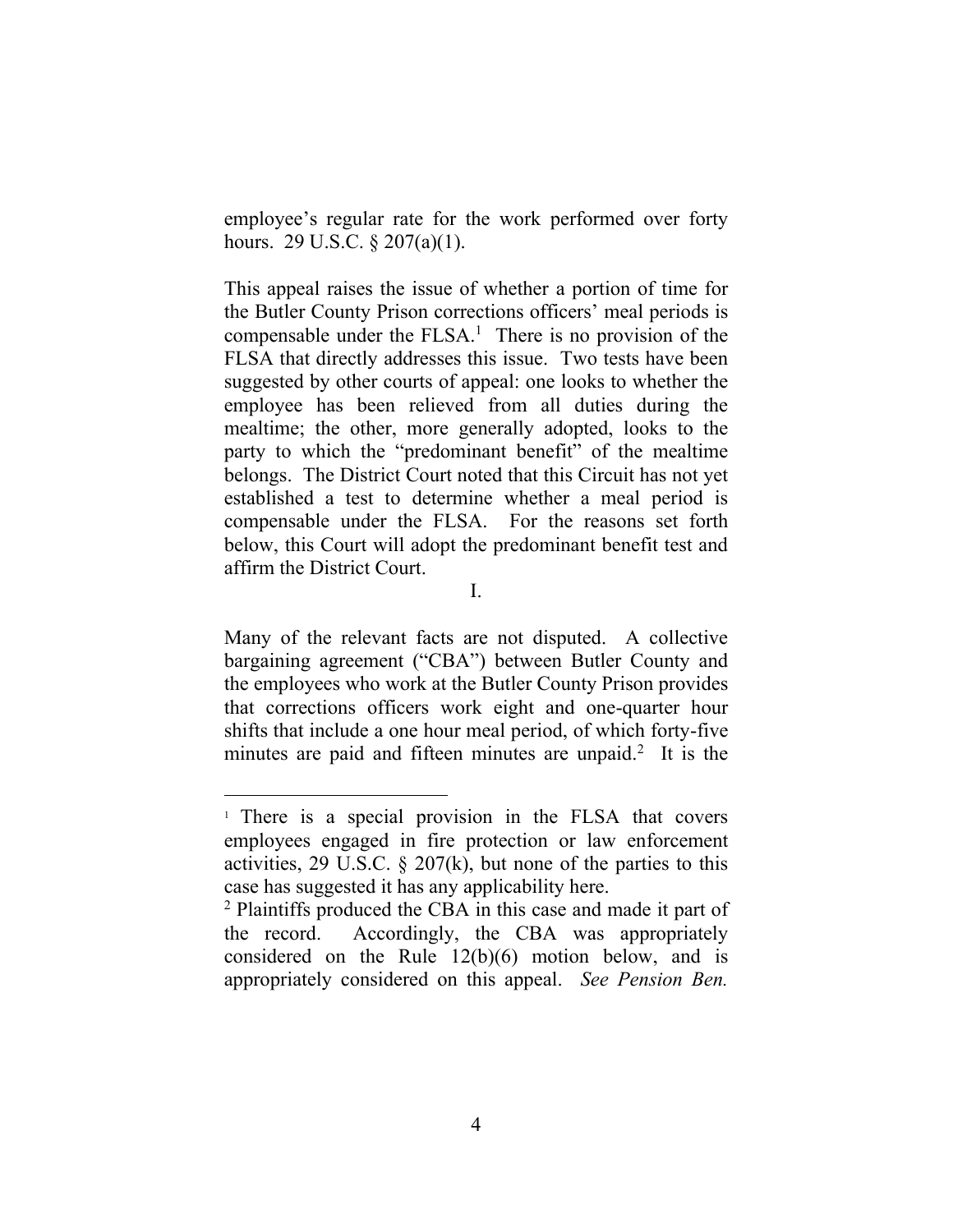lack of compensation for that fifteen minutes that is the subject of this action. During the meal period, the corrections officers may not leave the prison without permission from the warden or deputy warden, and they must remain in uniform, in close proximity to emergency response equipment, and on call to respond to emergencies. Plaintiffs claim that as a result of this meal period policy, the officers cannot run personal errands, sleep, breathe fresh air, or smoke cigarettes during mealtime, and if an emergency or unexpected situation arises, the officers must respond immediately in person, in uniform, and with appropriate response equipment. Plaintiffs allege that because of these restrictions, they should be compensated for the full hour.

Butler County filed a motion to dismiss under Federal Rule of Civil Procedure  $12(b)(6)$ , arguing that the corrections officers' meal periods were not compensable work because the officers received the "predominant benefit" of the meal period.3 The District Court agreed and dismissed the complaint. Plaintiffs do not dispute the appropriateness of applying the predominant benefit test. Rather, they argue that their pleadings establish a plausible claim for relief under

!!!!!!!!!!!!!!!!!!!!!!!!!!!!!!!!!!!!!!!!!!!!!!!!!!!!!!!!!!!!!!!!!!!!!!!!!!!!!!!!!!!!!!!!!!!!!!!!!!!!

*Guar. Corp. v. White Consol. Indus., Inc.*, 998 F.2d 1192, 1196 (3d Cir. 1993).

 $3 \text{ A}$  Rule 12(b)(6) "motion to dismiss may be granted only if, accepting the well-pleaded allegations in the complaint as true and viewing them in the light most favorable to the plaintiff, a court concludes that those allegations 'could not raise a claim of entitlement to relief."" Simon v. FIA Card *Servs., N.A., 732 F.3d 259, 264 (3d Cir. 2013) (quoting <i>Bell Atl. Corp. v. Twombly, 550 U.S. 554, 558 (2007)).*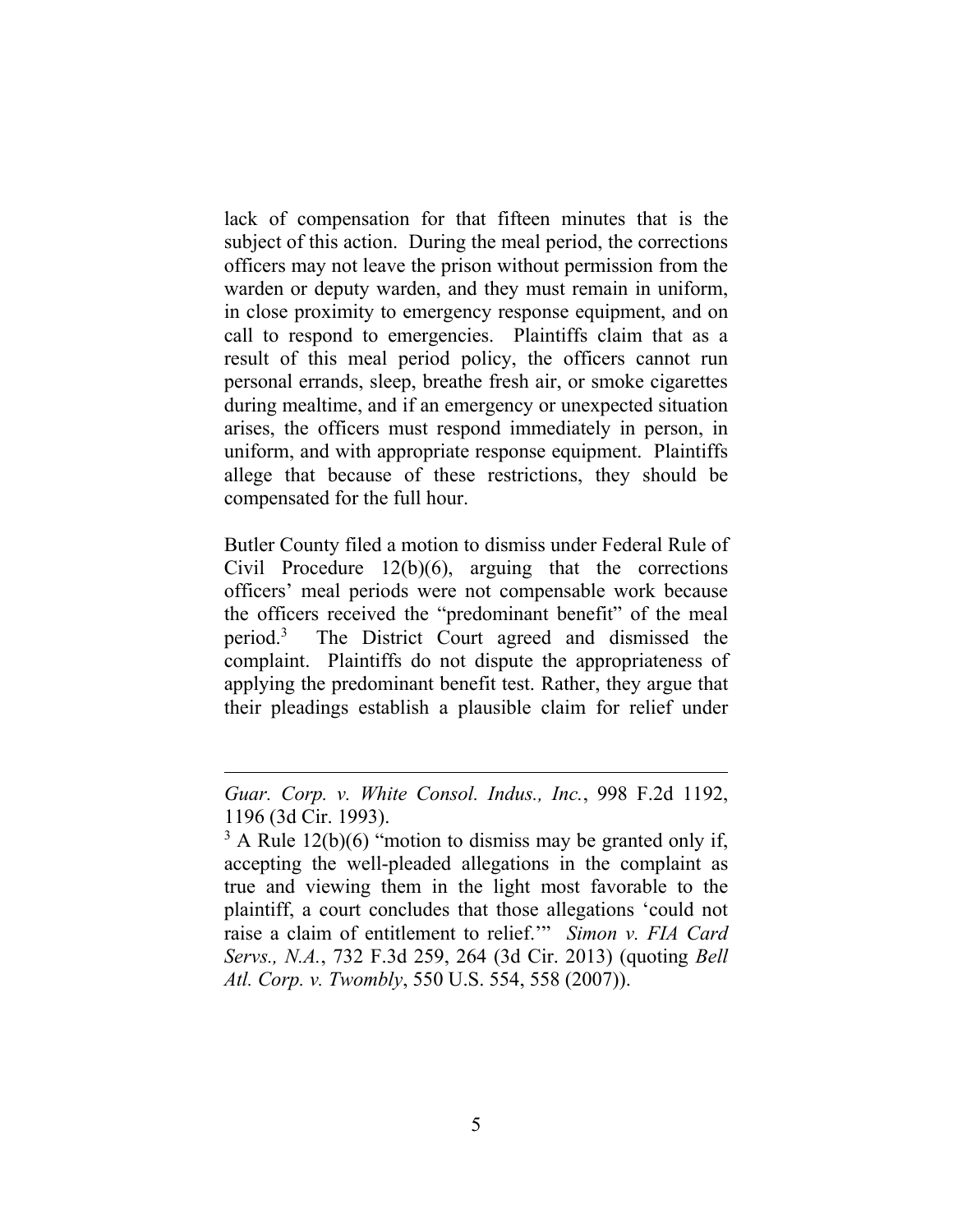either the predominant benefit test or the relieved from all duties test.

II.

The predominant benefit tests asks "whether the officer is primarily engaged in work-related duties during meal periods."<sup>4</sup> The majority of the courts of appeals have adopted this test. *See, e.g., Reich v. S. New England Telecomm. Corp.*,! 121! F.3d! 58,! 61! (2d! Cir.! 1997)< *Roy' v.' Cty.' of' Lexington*, 141 F.3d 533, 544-45 (4th Cir. 1998); *Bernard v. IBP, Inc. of Neb.*, 154 F.3d 259, 264-65 (5th Cir. 1998); *Hill v. United States, 751 F.2d 810, 814 (6th Cir. 1984); Alexander v. City of Chicago, 994 F.2d 333, 335 (7th Cir.)* 1993); *Henson v. Pulaski Cty. Sheriff Dep't*, 6 F.3d 531, 534 (8th!Cir. 1993)<!*Armitage v.'City'of'Emporia*, 982!F.2d 430, 432 (10th Cir. 1992); *Avery v. City of Talladega*, 24 F.3d 1337, 1347 (11th Cir. 1994). Plaintiffs cite only two cases that purportedly apply the relieved from all duties test: *Kohlheim' v.' Glynn' County*<sup>5</sup> and! *Busk' v.' Integrity' Staffing'* Solutions, Inc.<sup>6</sup> The court in neither case, however, actually applied that test. Instead, the Eleventh Circuit in *Kohlheim* applied its version of the predominant benefit test. 915 F.2d at 1477 ("The firefighters are subject to real limitations on their freedom during mealtime which inure to the benefit of the county; accordingly, the three mealtime periods are compensable under FLSA regulations for overtime purposes."). In *Busk*, the Ninth Circuit identified the two

<sup>&</sup>lt;sup>4</sup> *Armitage v. City of Emporia*, 982 F.2d 430, 432 (10th Cir.) 1992) (internal quotation and citation omitted).

 $5$  915 F.2d 1473 (11th Cir. 1990).

<sup>6 713</sup> F.3d 525 (9th Cir. 2013), *rev'd*, 135 S. Ct. 513 (2014).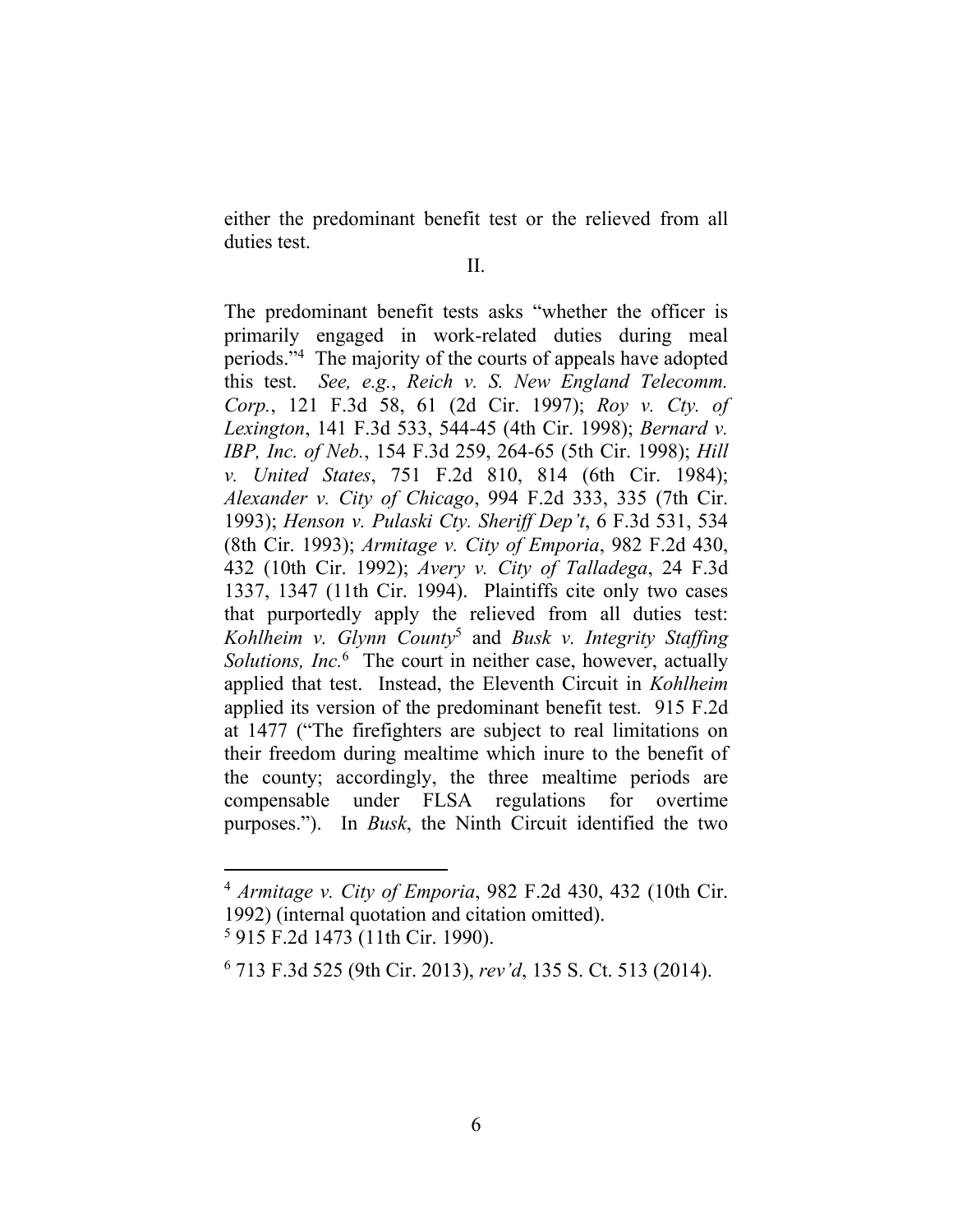tests but explained that "[t]he distinction between the 'completely relieved from duty' and 'predominant benefit' standards d[id] not matter for th[at] case, which turn[ed] on whether the activities at issue [we]re compensable 'work." 713 F.3d at 531 n.4. The Supreme Court reversed the Ninth Circuit's decision in *Busk* and focused the analysis on "work" as defined by the Portal-to-Portal Act. 135 S. Ct. 513. In any event, the predominant benefit test is uncontroversial in the case before us—neither party disputes that it is the appropriate standard. Accordingly, we join our sister Circuits in adopting the predominant benefit test.

Courts have generally eschewed a literal reading of a Department of Labor regulation that provides that during a "bona fide meal period"

> [t]he employee must be completely relieved from duty for the purposes of eating regular meals. . . . The employee is not relieved if he is required to perform any duties, whether active or inactive, while eating. For example, an office employee who is required to eat at his desk or a factory worker who is required to be at his machine is working while eating.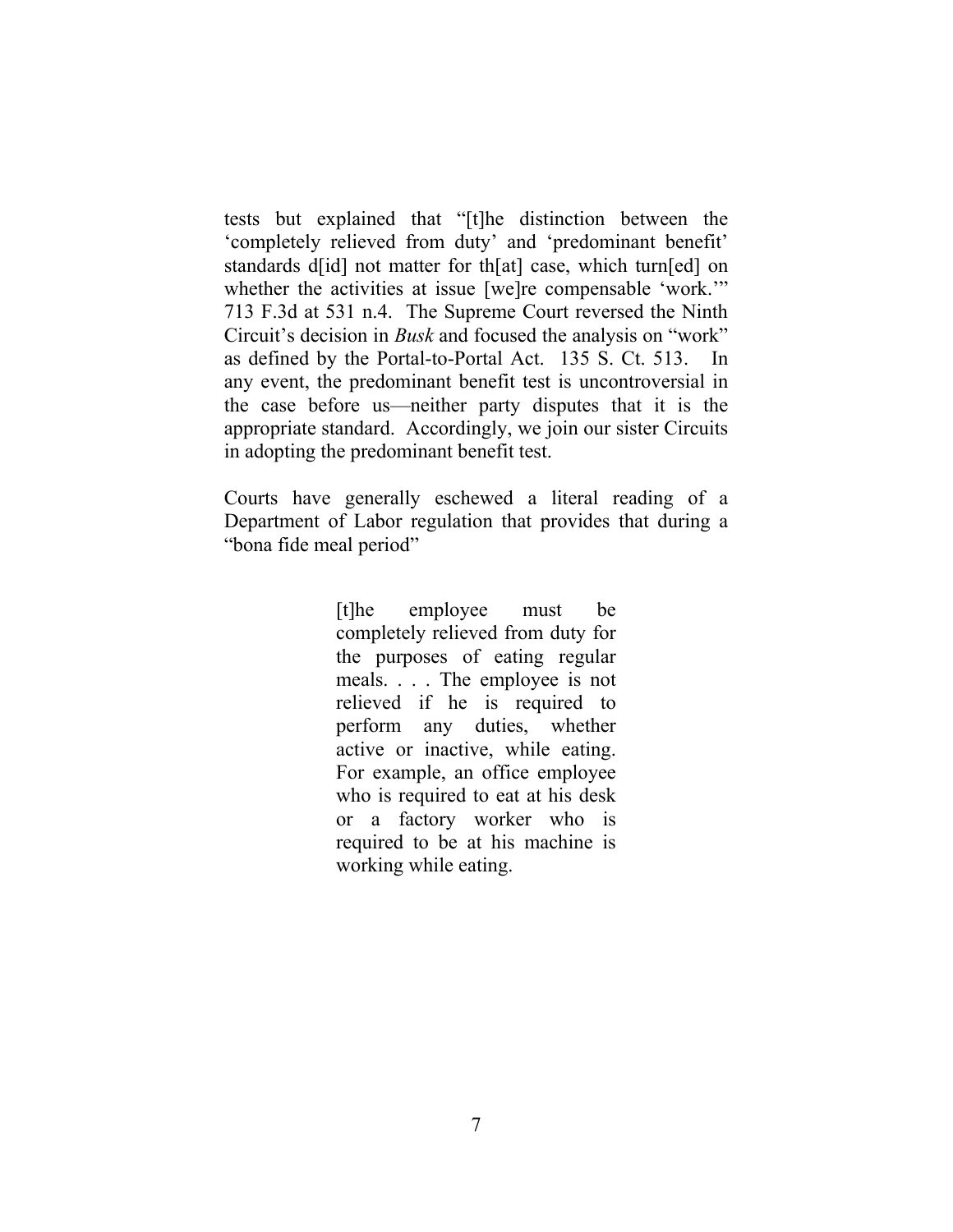29 C.F.R.  $\frac{6}{5}$  785.19(a).<sup>7</sup> Instead, courts have assessed the totality of the circumstances to determine, on a case-by-case basis, to whom the benefit of the meal period inures. Most courts derive this approach from Supreme Court precedent holding that "[w]hether time is spent predominantly for the employer's benefit or for the employee's is a question dependent upon all the circumstances of the case." Armour & *Co.' v.' Wantock*,! 323! U.S.! 126,! 133! (1944),! *superseded' on' other grounds*, Portal-to-Portal Act of 1947, Pub. L. No. 80-49, 61 Stat. 84, codified at 29 U.S.C. §§ 251-262.

Thus, the predominant benefit test is necessarily a factintensive inquiry. For some courts, whether the employee is free to leave the premises is of particular importance. Others emphasize the number of interruptions to which the employees are subject. As the Eleventh Circuit has stated, "the essential consideration in determining whether a meal period is a bona fide meal period or a compensable rest period is whether the employees are in fact relieved from work for the purpose of eating a regularly scheduled meal." *Kohlheim*, 915 F.2d at 1477.

Here, although Plaintiffs face a number of restrictions during their meal period, the District Court correctly found that, on balance, these restrictions did not predominantly benefit the

 $<sup>7</sup>$  In evaluating the effect of these regulations, it is significant</sup> to keep in mind that the Supreme Court has commented that interpretive regulations issued by the Secretary of the Department of Labor under the FLSA do not have the force of law; the regulations "constitute a body of experience and informed judgment to which courts and litigants may properly resort for guidance." *Skidmore v. Swift & Co.*, 323 U.S. 134, 140 (1944).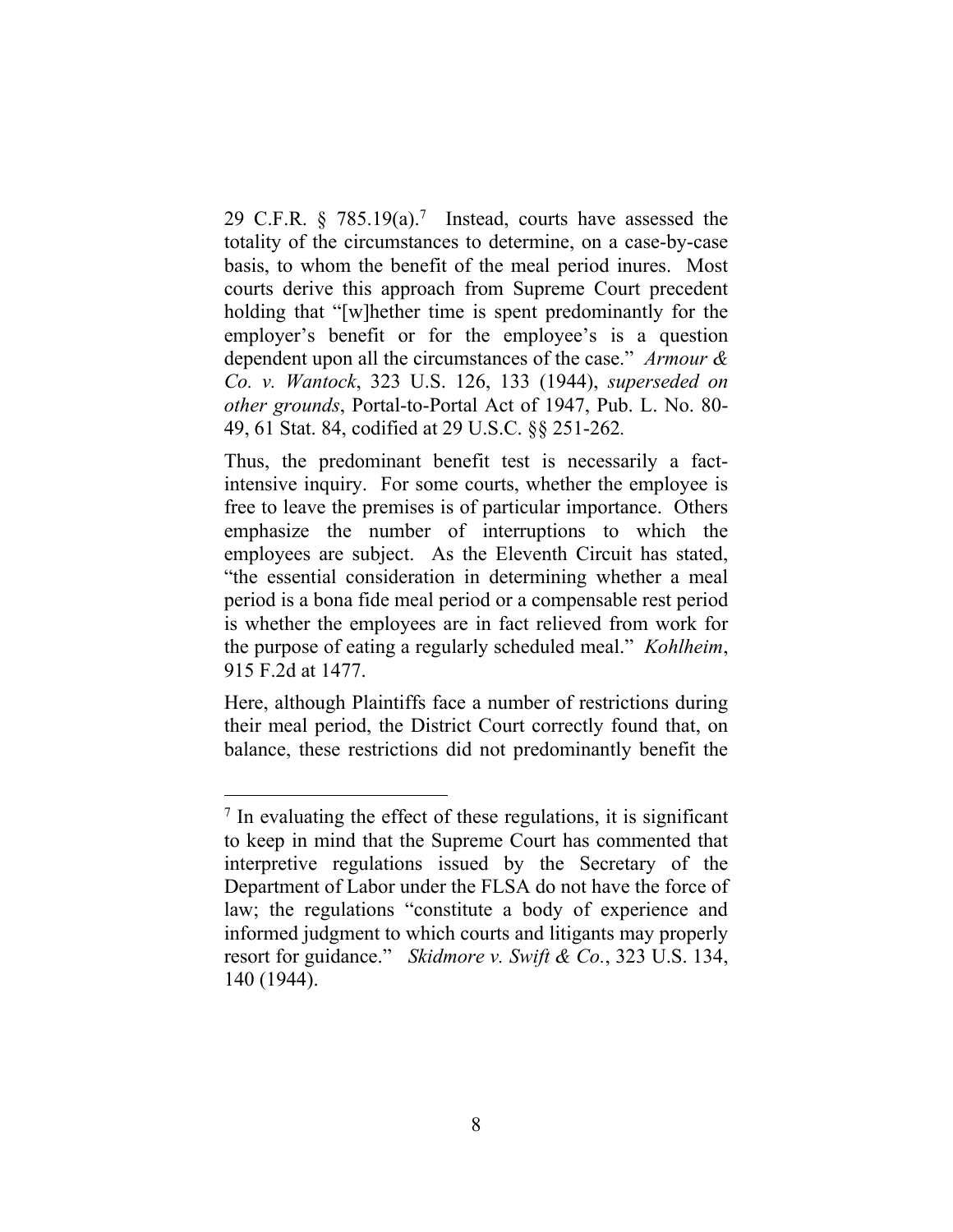employer. In comparison to the cadre of case law addressing mealtime compensability in the law enforcement context, the allegations in Plaintiffs' complaint do not suffice. For example, the corrections officers here could request authorization to leave the prison for their meal period and could eat lunch away from their desks. In *Alexander v. City of Chicago*, in contrast, police officers were required to receive permission to take a meal period and were not permitted to read "nondepartmental publications."<sup>8</sup>

Another factor to consider is the existence of the CBA. We find helpful the decision of the Seventh Circuit in *Leahy v. City of Chicago*, a case initiated by Chicago police officers seeking overtime pay.<sup>9</sup> The Seventh Circuit, like in the case before us, had before it a CBA between the employees and the employer. In that case, the City of Chicago faced an action brought by Chicago police officers seeking overtime pay. In affirming the district court, the Seventh Circuit held that the CBA sufficiently protected the officers' right to overtime compensation. In this case, although the CBA is silent on the compensability of the fifteen-minute period, it provides corrections officers with the benefit of a partiallycompensated mealtime and mandatory overtime pay if the mealtime is interrupted by work. As the Seventh Circuit stated, "[t]he FLSA requires no more."<sup>10</sup> The CBA, then, assumes "that generally an officer is not working during a meal period, but provides for appropriate compensation when an officer actually does work during the meal." $11$ 

<sup>&</sup>lt;sup>8</sup> 994 F.2d at 335.

<sup>&</sup>lt;sup>9</sup> 96 F.3d 228 (7th Cir. 1996).

<sup>&</sup>lt;sup>10</sup> *Id.* at 232 (citing *Alexander*, 994 F.2d at 345 (Bauer, C.J., dissenting)).

 $11$  *Id.*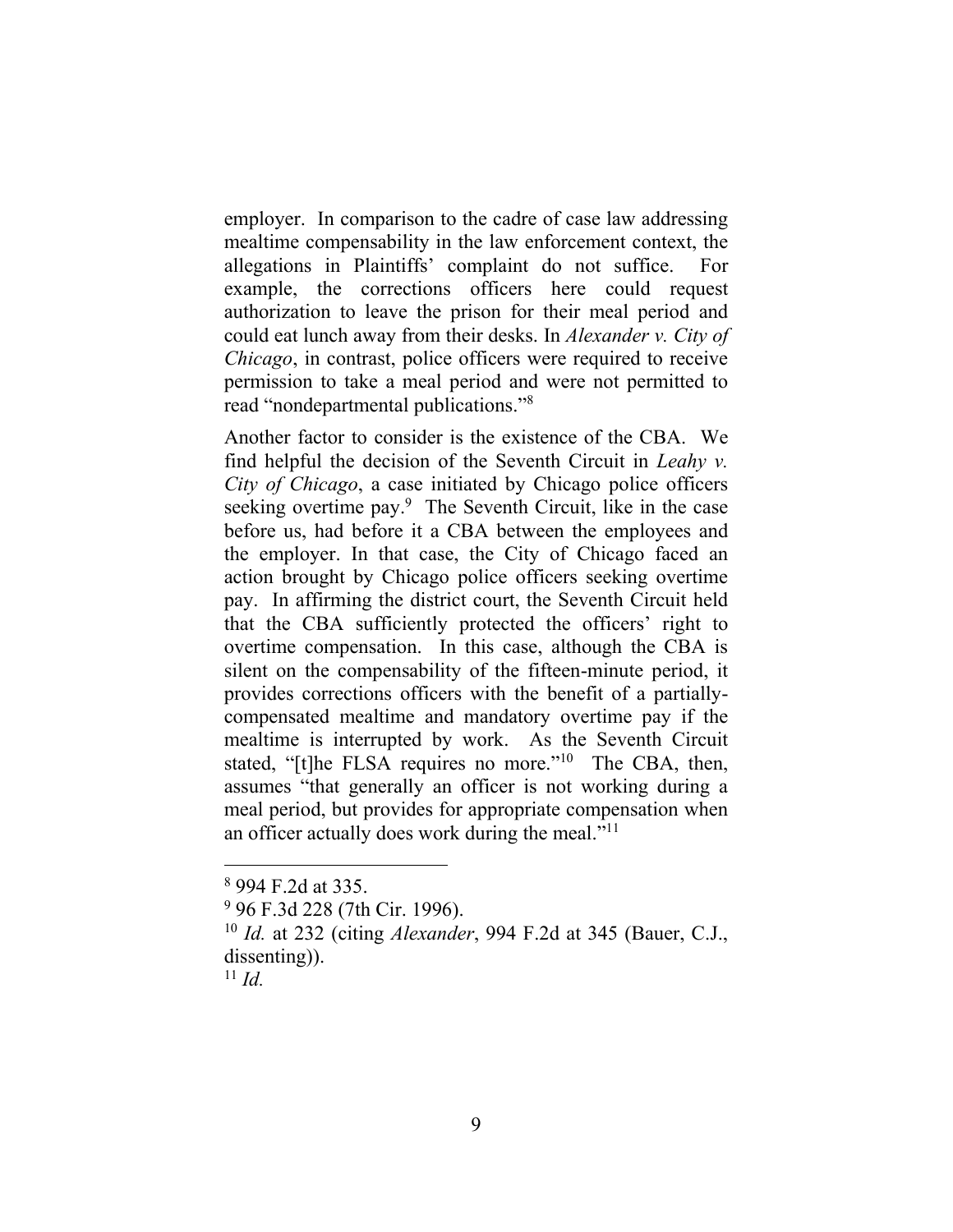The Dissent argues that we have "disregard [ed] Supreme Court precedent," inappropriately focused on a "red herring" (the CBA), and relied upon a "factually inapposite and legally outdated" case in our "misguided approach" to this case. Dissenting Op. at 1, 7. In reality, our approach is consistent with the weight of precedent, considers the CBA as one relevant—though not dispositive—factor, and merely comes to a different conclusion regarding the predominant benefit of the corrections officers' uninterrupted mealtime period under the totality of the circumstances. Although we find the Seventh Circuit's analysis in *Leahy* useful for comparison, the Dissent is correct that the instant case is distinguishable, which is why, unlike the *Leahy* court, we do not hold that "the [collective bargaining] agreement is a *defense* to liability under the FLSA." *Leahy*, 96 F.3d at 232 (emphasis added). Nor have we "conflate[d] contractual rights with statutory ones." *Manning v. Boston Med. Ctr. Corp.*, 725 F.3d 34, 52 n.9 (1st Cir. 2013). Rather, we consider the agreed-upon characterization of the fifteen-minute unpaid meal break as a factor in analyzing to whom the predominant benefit of the period inures.

We have been advised at argument that the CBA is soon to expire. During the collective bargaining for the new contract, the parties will have a fresh opportunity to consider the issue of compensation for the fifteen minutes at issue in this case. It has been noted by the Supreme Court that employers and employees may make "reasonable provisions of contract or custom governing the computation of work hours where precisely accurate computation is difficult or impossible." *Tenn.'Coal, Iron' &' R.' Co.' v.' Muscoda' Local' No.' 123*, 321! U.S.! 590, 603 (1944),! *superseded' by' statute' on' other'*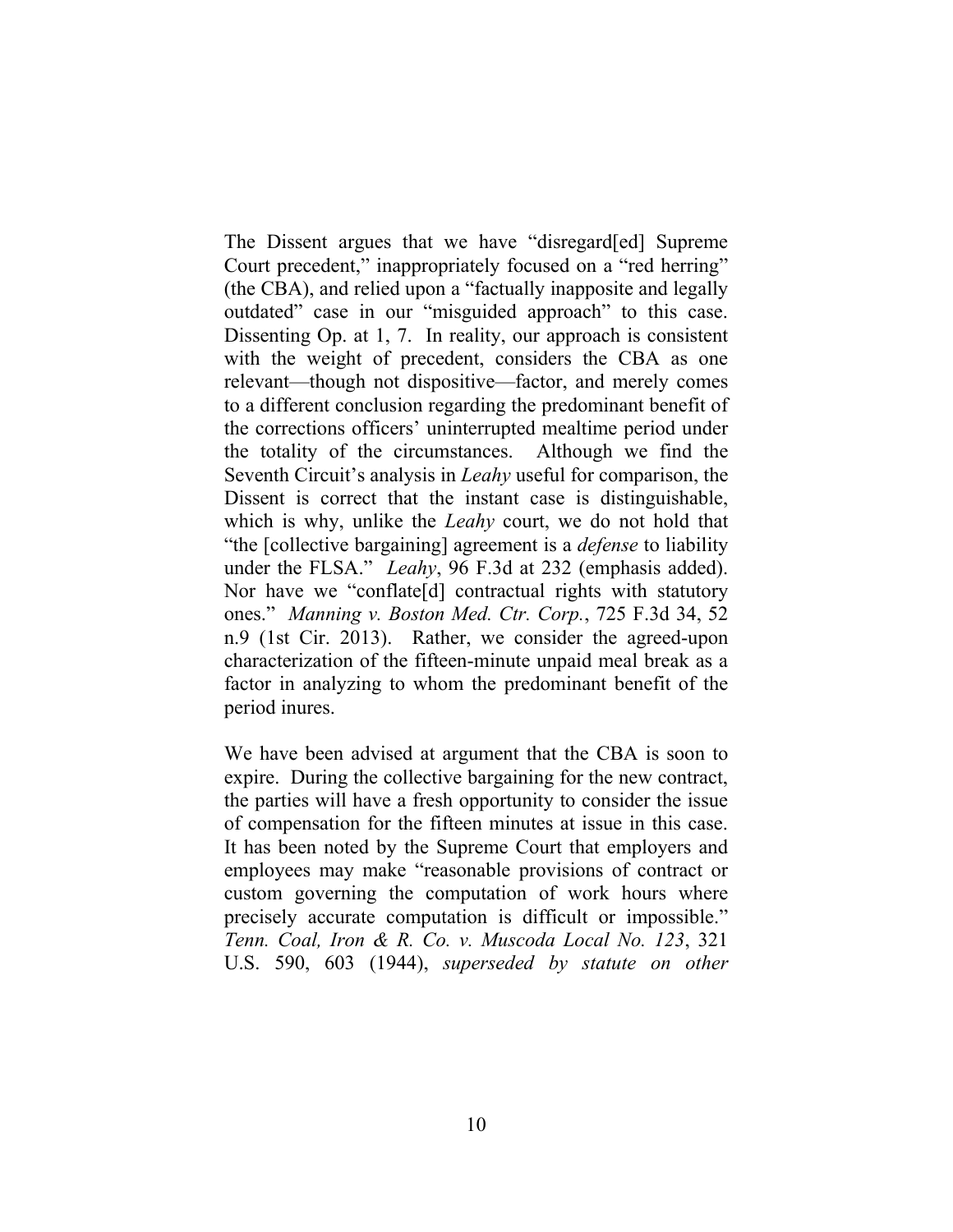*grounds*, Portal-to-Portal Act of 1947, Pub. L. No. 80-49, 61 Stat. 84, codified at 29 U.S.C. §§ 251-262.

Although the District Court decided this case on the pleadings, there has been, unlike in *Alexander*, "sufficient" development of the facts to enable a capable application of the appropriate predominant benefit standard, including a determination of whether the officers are unable to pass the mealtime comfortably because their time or attention is devoted primarily to official responsibilities." 994 F.2d at 339. Here, even accepting all of Plaintiffs' allegations as true, we do not find that the officers were "primarily engaged in work-related duties" during the daily, agreed-upon fifteen minutes of uninterrupted mealtime. *Armitage*, 982 F.2d at 432 (citing *Lamon v. City of Shawnee*, 972 F.2d 1145, 1157 (10th Cir. 1992)). As a result, we find that they receive the predominant benefit of the time in question and are not entitled to compensation for it under the FLSA.

For the foregoing reasons, we hold that Plaintiffs' claims under the predominant benefit test fail to state a claim upon which relief can be granted. We will accordingly affirm the District Court's order granting Butler County's motion to dismiss.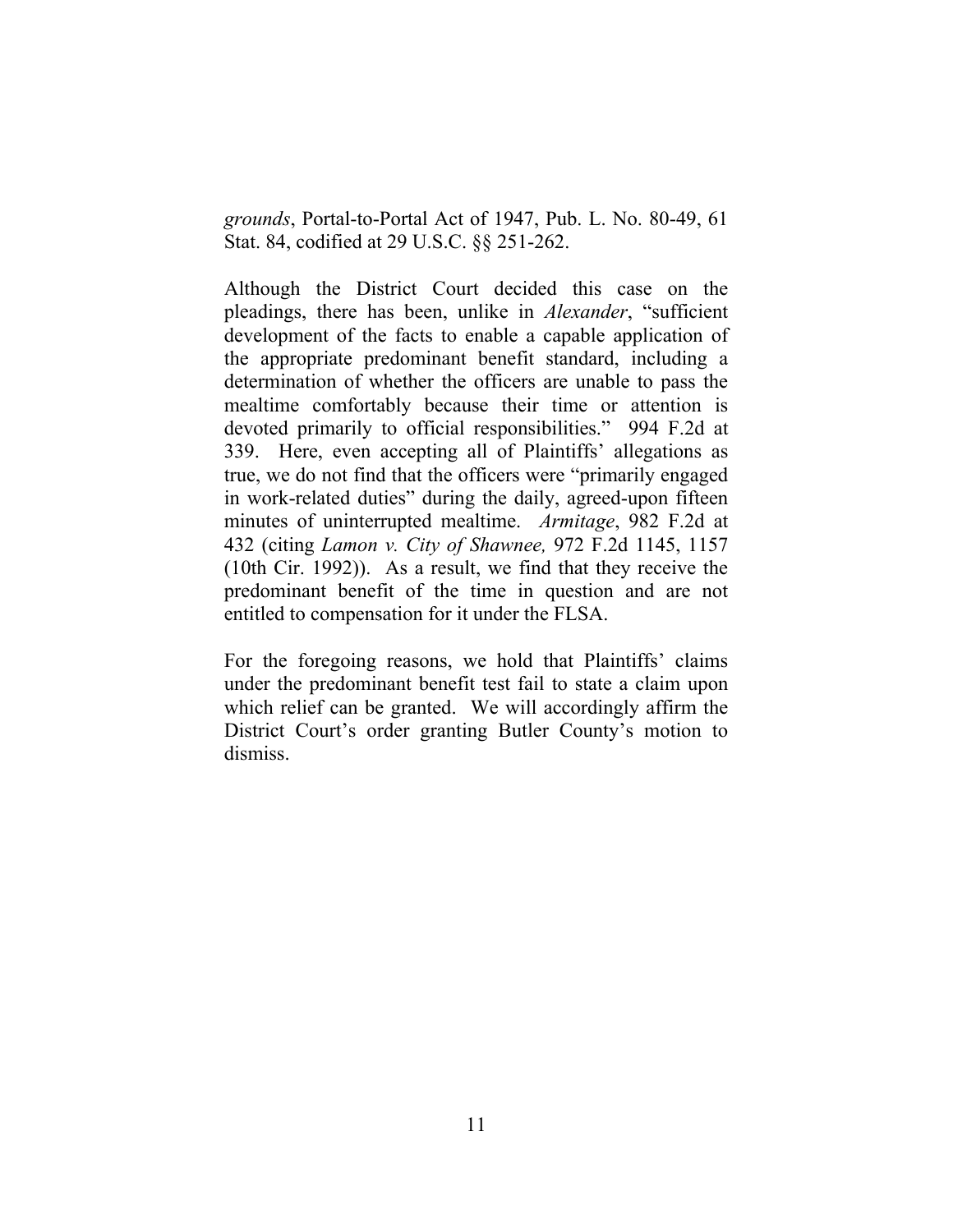#### GREENAWAY, JR., *Circuit Judge*, dissenting.

!!!!!!!!!!!!!!!!!!!!!!!!!!!!!!!!!!!!!!!!!!!!!!!!!!!!!!!

Today the Majority holds that Plaintiffs' Fair Labor Standards Act ("FLSA") claims should be dismissed based upon a flawed application of the predominant benefit test. Specifically, the Majority erroneously concentrates on whether, under the parties' collective bargaining agreement  $($ "CBA"), Plaintiffs are currently paid for a portion of their meal period. The Majority thereby disregards Supreme Court precedent on the definition of work. Indeed, Plaintiffs' current contractual compensation, upon which the Majority focuses, is a red herring that improperly detracts from the factual allegations in the Complaint.<sup>1</sup>

<sup>&</sup>lt;sup>1</sup> As an initial matter, to the extent the Majority relies on CBA compensation provisions in its decision to dismiss Plaintiffs' Complaint, the Supreme Court has instructed that (1) the FLSA takes precedence over CBAs, and (2) a CBA standing alone) may) not) control) an) FLSA) claim.) *See Barrentine' v.' Arkansas-Best Freight Sys., Inc.*, 450 U.S. 728, 740-41  $(1981)$  ("[C]ongressionally granted FLSA rights take precedence over conflicting provisions in a collectively bargained compensation arrangement."); Skidmore v. Swift & *Co.*, 323 U.S. 134, 136–37 (1944) ("Whether [a meal period] falls within or without the  $[FLSA]$  is a question of fact  $[that]$ involves scrutiny and construction of the agreements between the particular parties, appraisal of their practical construction of the working agreement by conduct, consideration of the nature of the service, and its relation to the waiting time, and all of the surrounding circumstances."). The CBA simply does not govern statutory rights, nor can it preclude access to a federal forum. *Cf. Alexander v. City of Chi.*, 994 F.2d 333, 339 n.11 (7th Cir. 1993) ("[W]e are not persuaded by the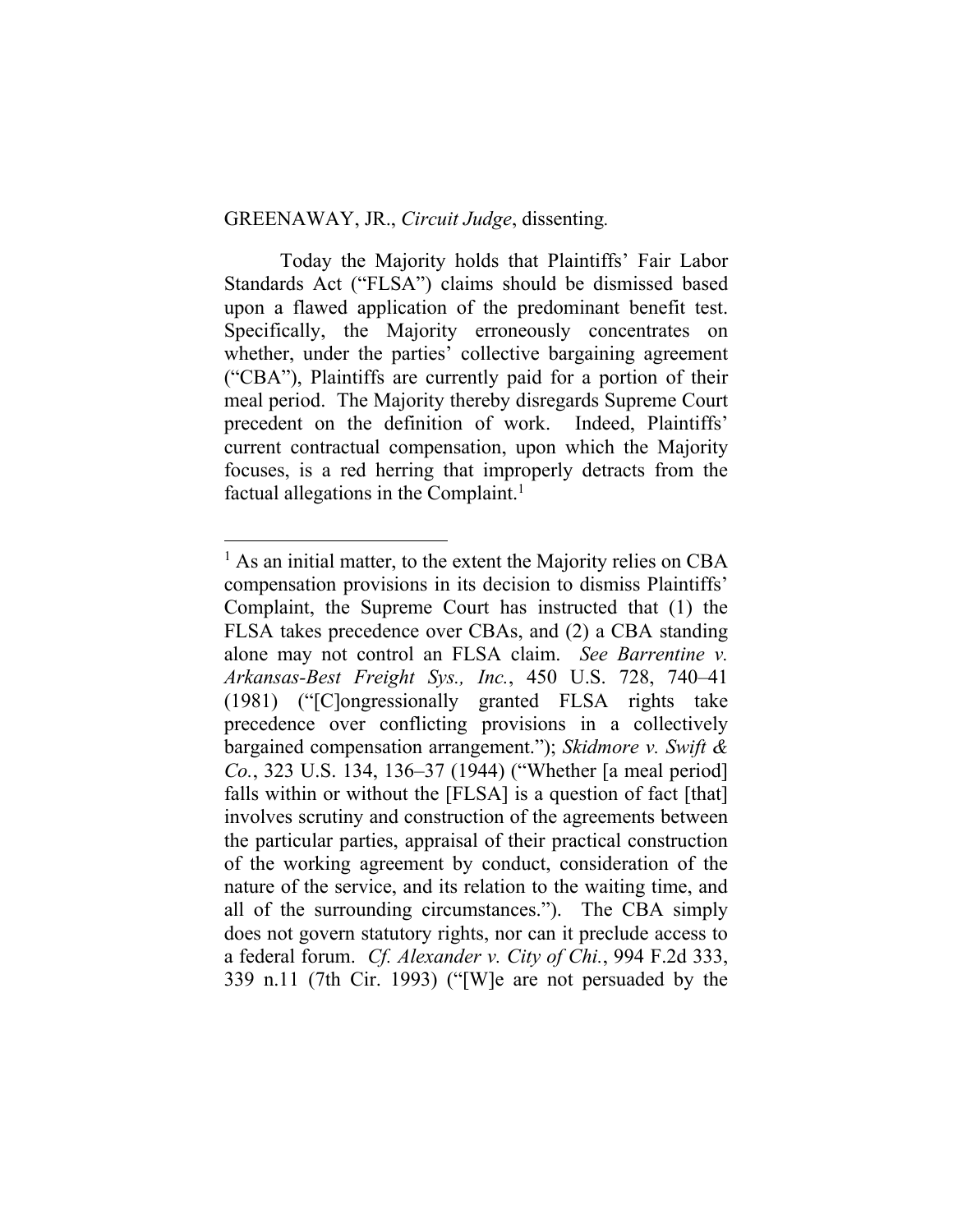Plaintiffs<sup>2</sup> are corrections officers at the Butler County Correctional Facility who seek compensation for meal periods that they argue constitute compensable work under the FLSA. Although the Majority acknowledges the fact-intensive and circumstance-specific nature of the totality-of-thecircumstances inquiry under the predominant benefit test, *see* Majority Op. at 6, the Majority does not permit the Plaintiffs in this case to conduct the discovery that would permit them access to the facts and circumstances to meet that standard.

Rather, the Majority misconstrues the predominant benefit standard. Its decision to dismiss relies upon the facts that) Plaintiffs) may request) authorization) to) leave) the) prison) for their meal period, are compensated for the first forty-five minutes of their hour lunch period, and must be compensated

!!!!!!!!!!!!!!!!!!!!!!!!!!!!!!!!!!!!!!!!!!!!!!!!!!!!!!!!!!!!!!!!!!!!!!!!!!!!!!!!!!!!!!!!!!!!!!!!!!!!!!!!!!!!!!!!!!!!!!!!!!!

<sup>2</sup> Plaintiff Sandra Babcock moved for conditional collective action certification of a class of similarly situated corrections officers,) and) over) fifty) other) officers) joined) the) proposed) class. However, the District Court dismissed the action before reaching the collective certification motion.

defendants' argument that the collective bargaining agreement between the City and its police officers obviates the officers' claim by confirming those parties' understanding that meal periods are not working time within the FLSA. Although a factfinder might consider such an agreement as one among many factors . . . it certainly does not outright preclude the officers' claim."). Furthermore, it is well settled—and Defendant concedes—that it is not possible to contract around federal law. See Appellee's Br. at 17.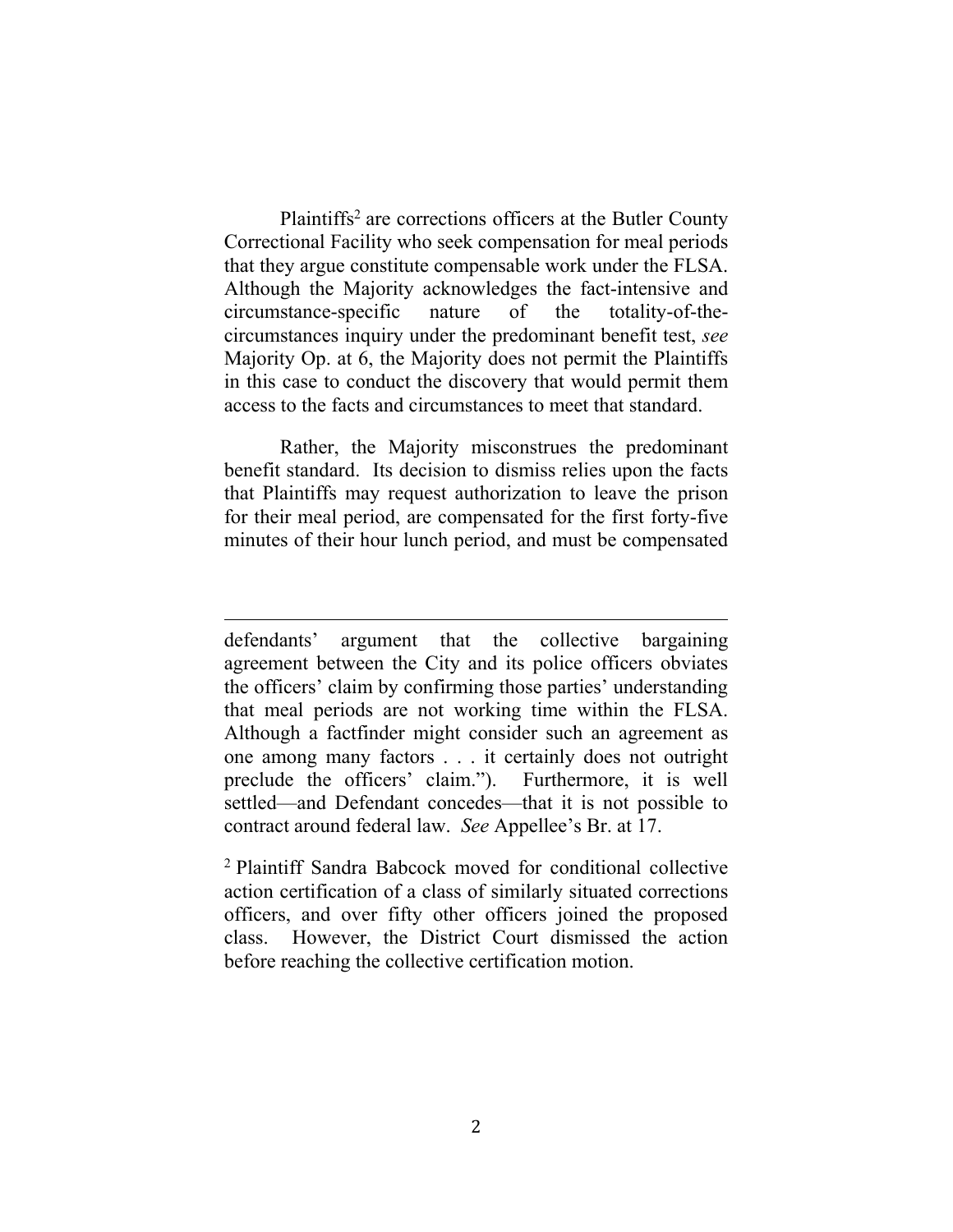if their meal period is "interrupted."<sup>3</sup> See CBA, Article V, Section 5.1.D.1. Further, the Majority discusses a Seventh Circuit decision, *Leahy v. City of Chicago*, 96 F.3d 228 (7th) Cir. 1996), which is inapposite to the instant case, has been soundly rejected by the two circuits that have considered it, and has been called into question by subsequent Supreme Court precedent.<sup>4</sup>

The issue before us is not whether Plaintiffs are paid for the first forty-five minutes of their meal period and paid if called upon to work during their lunch hour. Nor is the issue before us whether Plaintiffs may *request* permission to leave the prison.<sup>5</sup> Instead, it is whether Plaintiffs should be paid because they allege that they are required to be prepared to

<sup>&</sup>lt;sup>3</sup> See Majority Op. at 7 ("The corrections officers here could request authorization to leave the prison for their meal period."); *id.* ("[The CBA] provides corrections officers with the benefit of a partially-compensated mealtime and mandatory overtime pay if the mealtime is interrupted by work.").

<sup>&</sup>lt;sup>4</sup> See Wright v. Universal Mar. Serv. Corp., 525 U.S. 70, 82 (1998); Manning v. Bos. Med. Ctr. Corp., 725 F.3d 34, 52 n.9 (1st Cir. 2013); *Bernard v. IBP, Inc. of Neb.*, 154 F.3d 259, 264 (5th Cir. 1998).

 $5$  That Plaintiffs may request permission to leave the prison during the lunch period should have no influence on the Court's decision. There is nothing in the record establishing the frequency with which Plaintiffs are allowed to leave the prison. This is precisely the type of fact-gathering that may be conducted during discovery.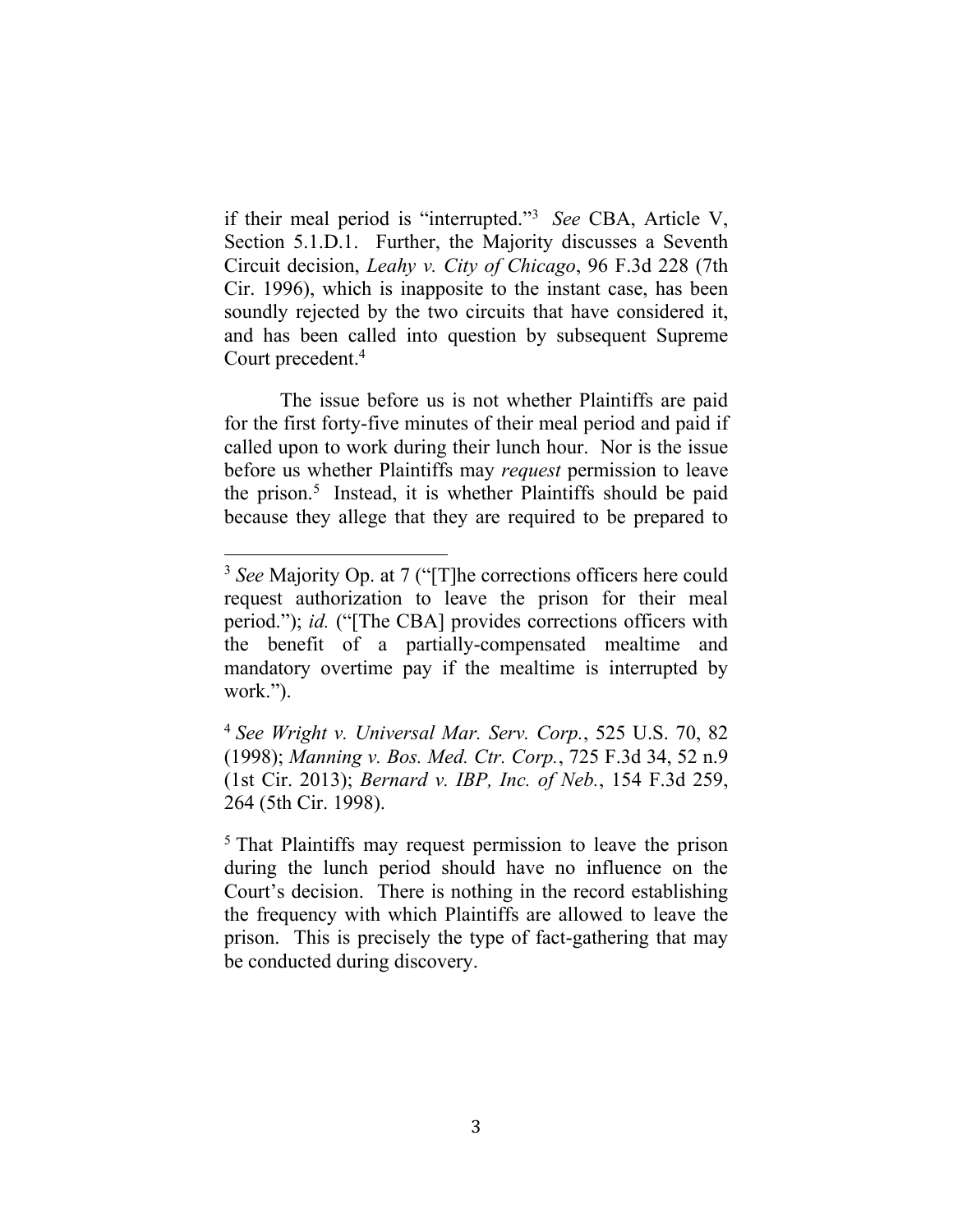serve at a moment's notice for the entirety of the meal period. As a result of maintaining this readiness to serve Defendant, Plaintiffs allege that they are subject to a number of restrictions and prohibitions that greatly limit their movement and activities. Considered in their totality, these restrictions create conditions constituting compensable work. As such, one can only conclude that the Complaint was improperly dismissed; I therefore respectfully dissent.

## **I. Plaintiffs+ Raise+ a+ Plausible+ Claim+ that+ Uninterrupted+Meal+Periods+Are+Compensable Work.**

In their Complaint, Plaintiffs allege that they must remain in uniform, in the prison, in close proximity to emergency response equipment, and on call to respond to emergencies, for the duration of their meal periods. App. 24,  $\P$  27. They also allege that they are not permitted to go outside, sleep, smoke, or run personal errands during this time. *Id.* ¶¶ 30, 31, 32.

"The central issue in mealtime cases is whether employees are required to 'work' as that term is understood under the FLSA." Reich v. S. New England Telecomm. *Corp.*, 121 F.3d 58, 64 (2d Cir. 1997) (citing *Henson v. Pulaski Cty. Sheriff Dep't*, 6 F.3d 531, 533-34 (8th Cir. 1993)). "[T]he [Supreme] Court [has] held that 'work' under the FLSA means 'physical or mental exertion (whether) burdensome or not) controlled or required by the employer and pursued necessarily and primarily for the benefit of the employer and his business."" *Id.* (quoting *Tenn. Coal, Iron*) *&' R.' Co.' v.' Muscoda' Local' No.' 123*,) 321) U.S.) 590,) 598)  $(1944)$ ). Indeed, "the Court counseled that the determination of what constitutes work is necessarily fact-bound." *Id.*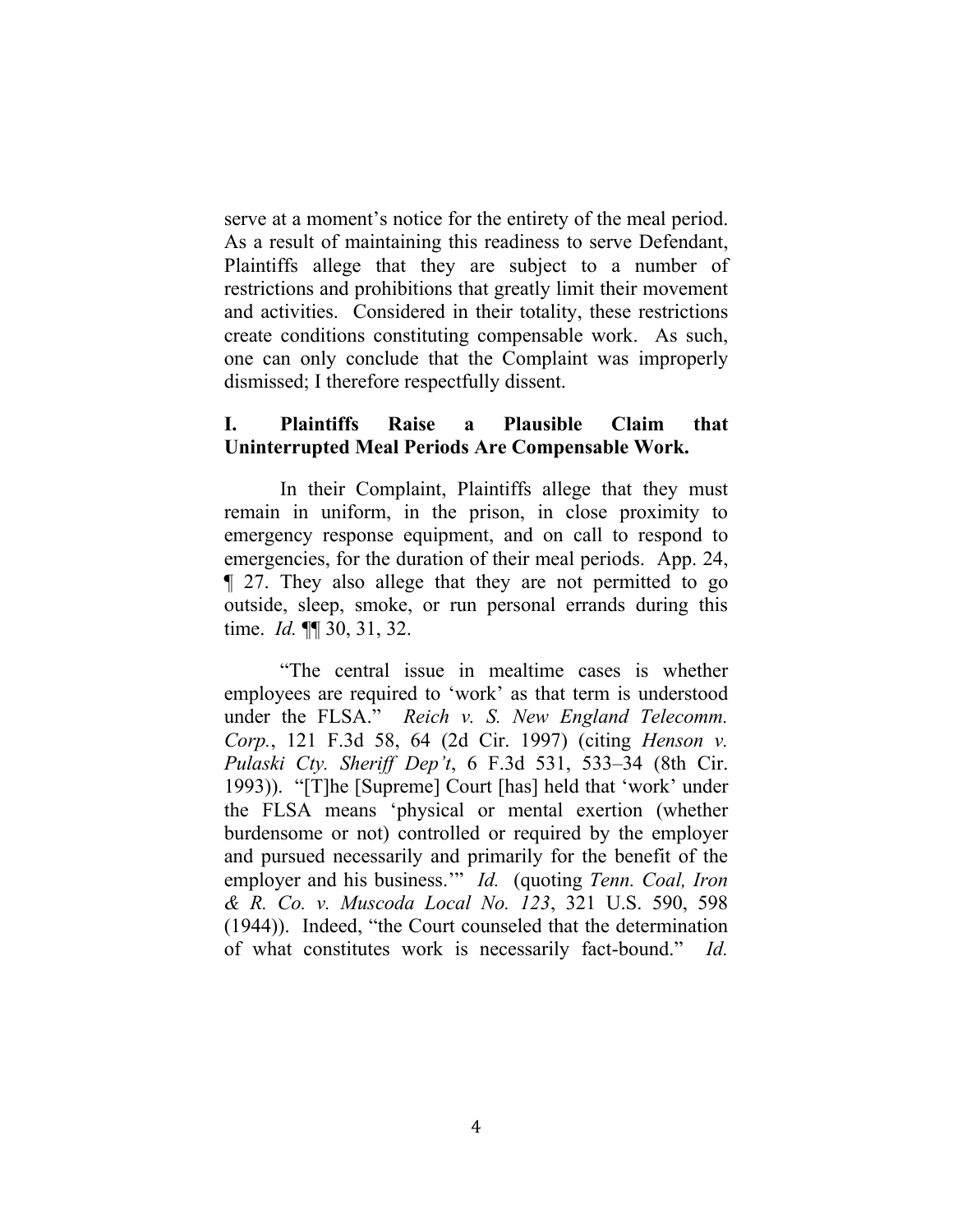(citing *Armour & Co. v. Wantock*, 323 U.S. 126, 133 (1944); *Skidmore*, 323 U.S. at 136–37).

When courts evaluate which hours should be compensated as work, "the answer depends [in part] upon the degree to which the employee is free to engage in personal activities during periods of idleness." *Skidmore*, 323 U.S. at 138 (internal quotation marks omitted). The Supreme Court has further clarified:

> Readiness to serve may be hired, quite as much as service itself, and time spent lying in wait for threats to the safety of the employer's property may be treated by the parties as a benefit to the employer. Whether time is spent predominantly for the employer's benefit or for the employee's is a question dependent upon all the circumstances of the case.

*Armour*, 323 U.S. at 133.

Where employees have faced significant restrictions for the benefit of their employer, meal periods have been considered compensable work under the FLSA.

During such periods when "workers [were] restricted to the site for the purpose of performing valuable security service for the company," the Second Circuit found the meal period to be compensable as work. *Reich*, 121 F.3d at 65. Although observing that "the workers perform different services during meal breaks than throughout the rest of the day," the Second Circuit reasoned that "the workers' on-site presence [during meals] is solely for the benefit of the employer and, in their absence, the company would have to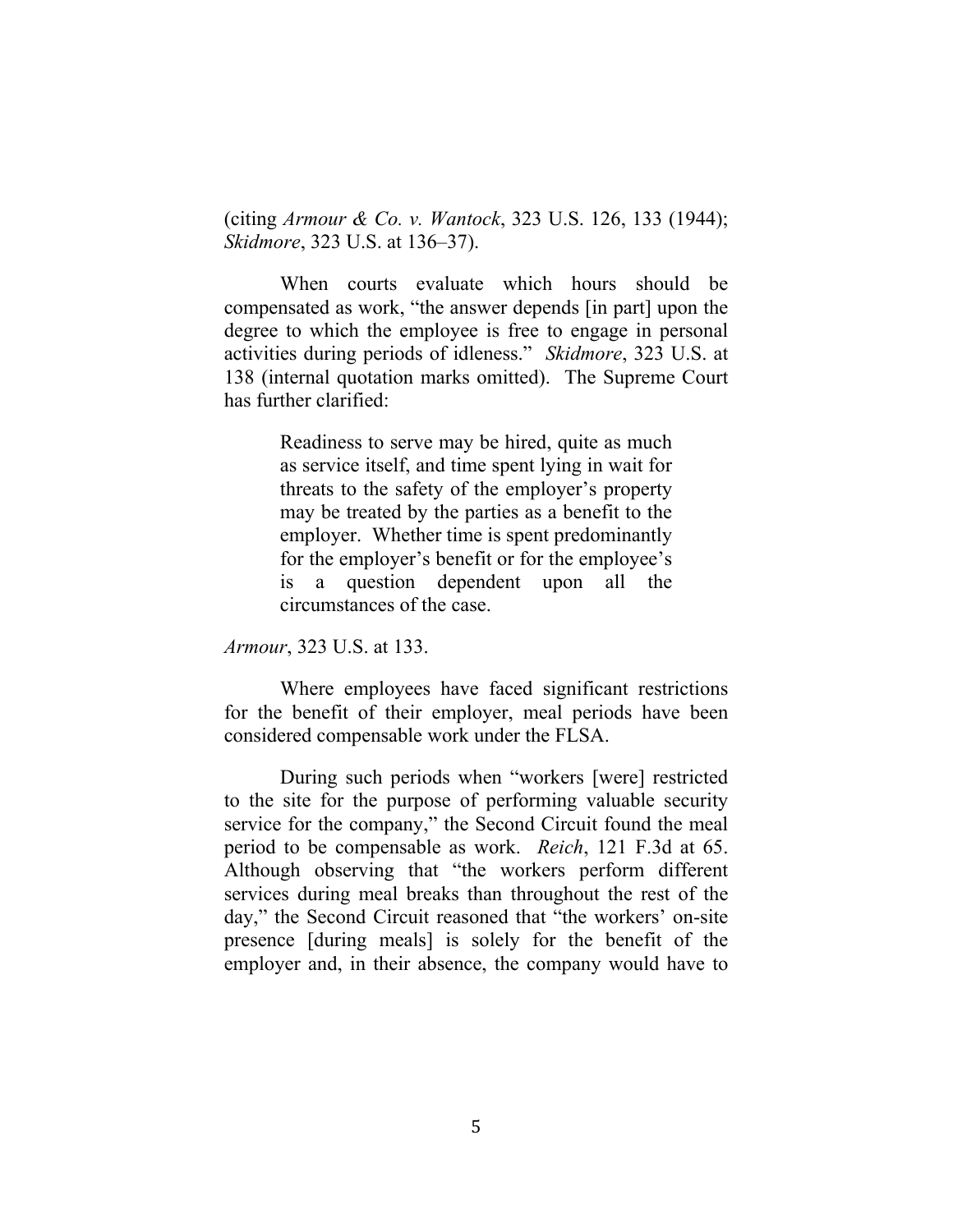pay others to perform those same services.<sup>"</sup> *Id.* The court concluded, "[b]y not compensating these workers, [the employer] is effectively receiving free labor." *Id.* 

Similarly, here, Plaintiffs have alleged that they are required to remain at the correctional facility during their meal period to be available to assist in security measures. Indeed, state regulations require certain staffing levels be maintained at correctional facilities at all times.<sup>6</sup> As in *Reich*, without Plaintiffs' presence at the facility during meals, Defendant could be required to hire others during that time period. Plaintiffs' allegations regarding the restrictions on their movement and activities are sufficient to state a claim under the FLSA that the meal period is compensable work.

The Majority distinguishes this case from *Alexander v. City of Chicago*—where the Seventh Circuit reversed the district court's entry of judgment on the pleadings—based on the fact that, there, "police officers were required to receive permission to take a meal period and were not permitted to read 'nondepartmental publications." Majority Op. at 7. Although) the) police) officers) in) *Alexander* faced) additional prohibitions relating to their personal behavior, they were subject to several of the same restrictions on activity and movement that Plaintiffs face here. There, during meal times the police officers: (1) had to remain within their assigned district; (2) had to remain in uniform; (3) could not nap or rest; and (4) were required to respond to emergencies and

 $6$  *See* 37 Pa. Code  $§$  95.241. The specific standards set for the Butler County Correctional Facility are not in the record at this time; this is another type of fact-gathering that may be conducted during discovery.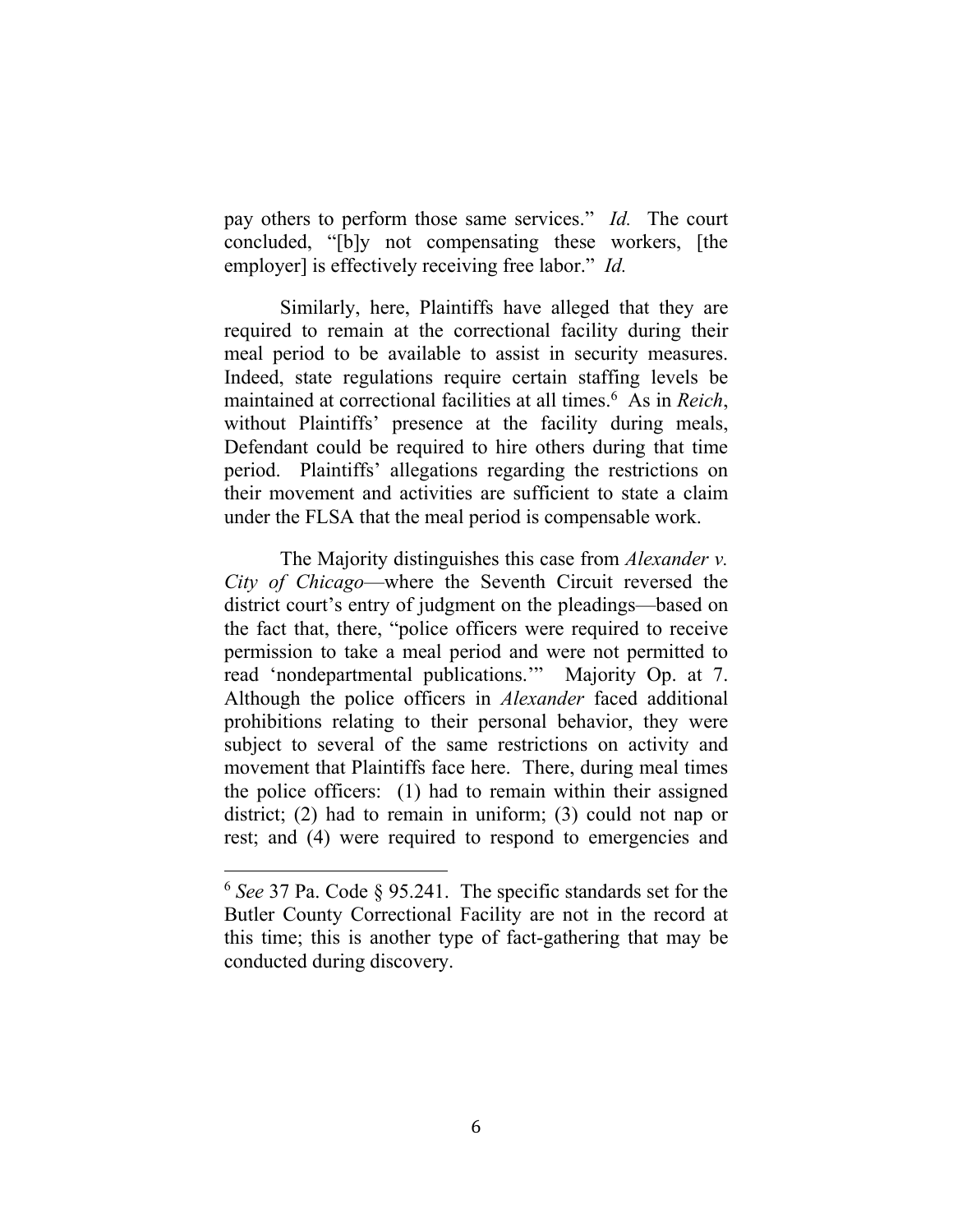requests for assistance from the public. 994 F.2d at 334–35. Here, Plaintiffs:  $(1)$  had to remain within the prison;  $(2)$  had to remain in uniform; (3) could not sleep; and  $(4)$  were required to respond to emergencies. App. 24,  $\P$  $\parallel$  27-34. As in *Alexander*, Plaintiffs are required to maintain a physical and mental readiness primarily for the benefit of their employer. Therefore, the Majority's reliance on *Alexander* to compel a different result here is misplaced.<sup>7</sup>

<sup>&</sup>lt;sup>7</sup> Moreover, at oral argument, Plaintiffs represented that corrections officers face restrictions on reading materials another similarity to *Alexander* which weakens the Majority's attempt to distinguish the case. This is a third example of an area in which factual development should have been allowed. Nevertheless, the Majority concludes that there has been "sufficient factual development of the facts to enable a capable) application) of) the) appropriate) predominant) benefit) standard." Majority Op. at 9. Plaintiffs, however, are entitled to a correct application of the predominant benefit standard to an appropriately developed record. Even if the District Court had properly determined that the Complaint had been insufficiently pled, the dismissal still would have been improper. Rather, because amendment would not have been futile, Plaintiffs should have been given leave to amend. *See Phillips v. Cty. of Allegheny*, 515 F.3d 224, 228 (3d Cir.)  $2008$ ) ("I In the event a complaint fails to state a claim, unless amendment would be futile, the District Court must give a plaintiff the opportunity to amend her complaint.") Indeed, "[i]t does not matter whether or not a plaintiff seeks leave to amend." *Id.* at 236.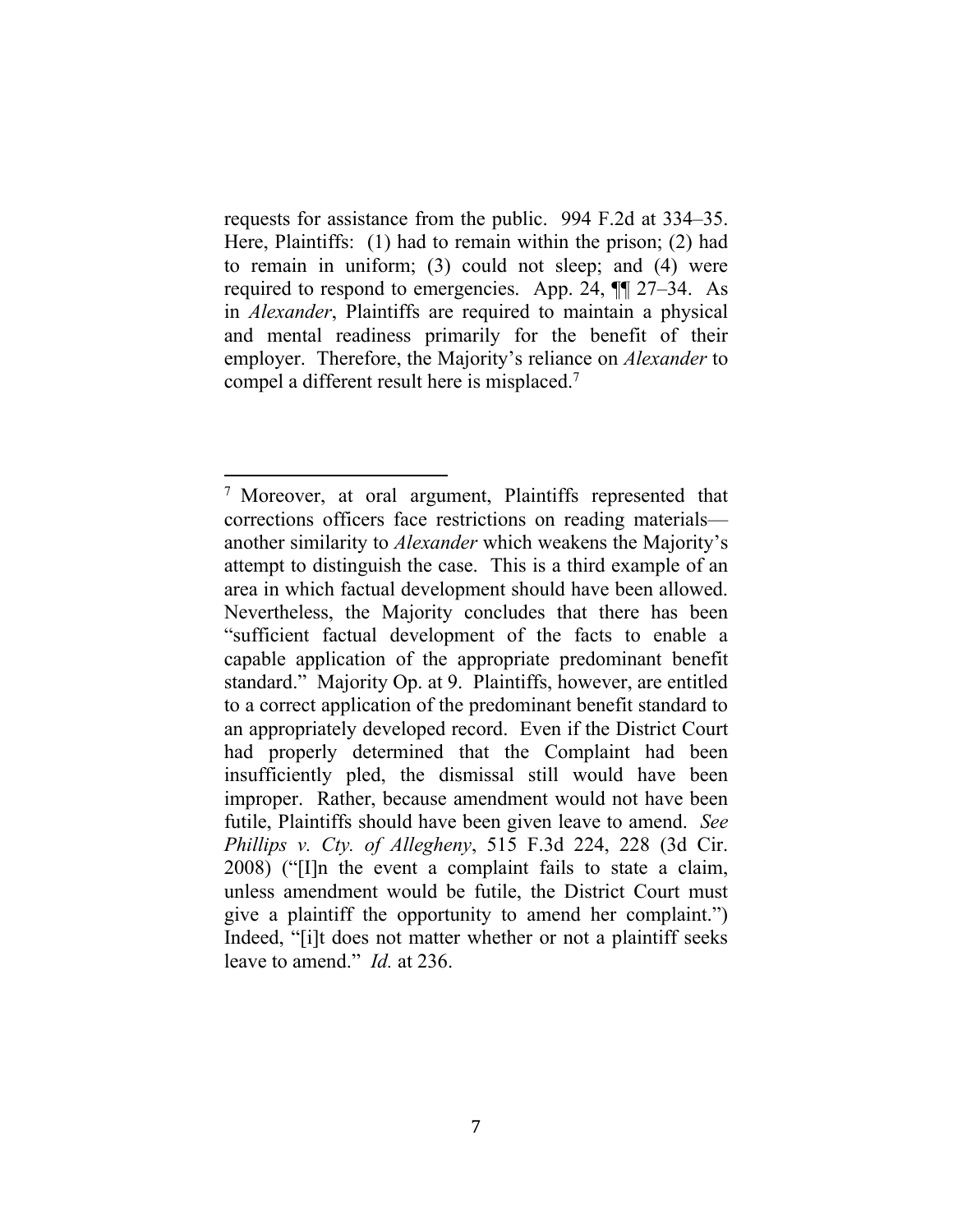# **II.** The Majority's Reliance on *Leahy* Is Factually and **Legally+Flawed.**

The Majority also relies on *Leahy v. City of Chicago* to support its misguided approach in this case. *See* Majority Op. at 7. However, *Leahy* is both factually inapposite and legally outdated. In *Leahy*, the Seventh Circuit found that because "the collective bargaining agreement's guarantee of overtime compensation for time worked in excess of eight hours in an eight-and-one-half hour tour of duty protects Chicago police officers' FLSA rights to overtime compensation[,]  $\ldots$  the agreement is a defense to liability under the FLSA and the plaintiffs' suit cannot succeed." 96 F.3d at 232. The instant case is factually dissimilar from *Leahy* because the CBA here *explicitly precludes* the arbitrator from making determinations concerning compliance with the FLSA.  $8$  Indeed, the arbitrator's ambit here was limited to the scope of the CBA, and the arbitrator did not reach the question of whether the FLSA had been violated.<sup>9</sup>

Further, *Leahy*'s holding is questionable post-*Wright* because *Wright* did not address whether the plaintiffs had exercised a "clear and unmistakable waiver" of their statutory right to a federal forum. *See Wright*, 525 U.S. at 81–82. Indeed, no court of appeals has followed *Leahy* in the

<sup>&</sup>lt;sup>8</sup> See Arbitrator's Decision at 6, 7 ("Simply stated, the CBA does not authorize an arbitrator to resolve FLSA claims."; "I have not reviewed or considered the FLSA in rendering an Award, and I express no opinion regarding whether or not the FLSA has been violated.").

 $9$  *See id.* at 6.